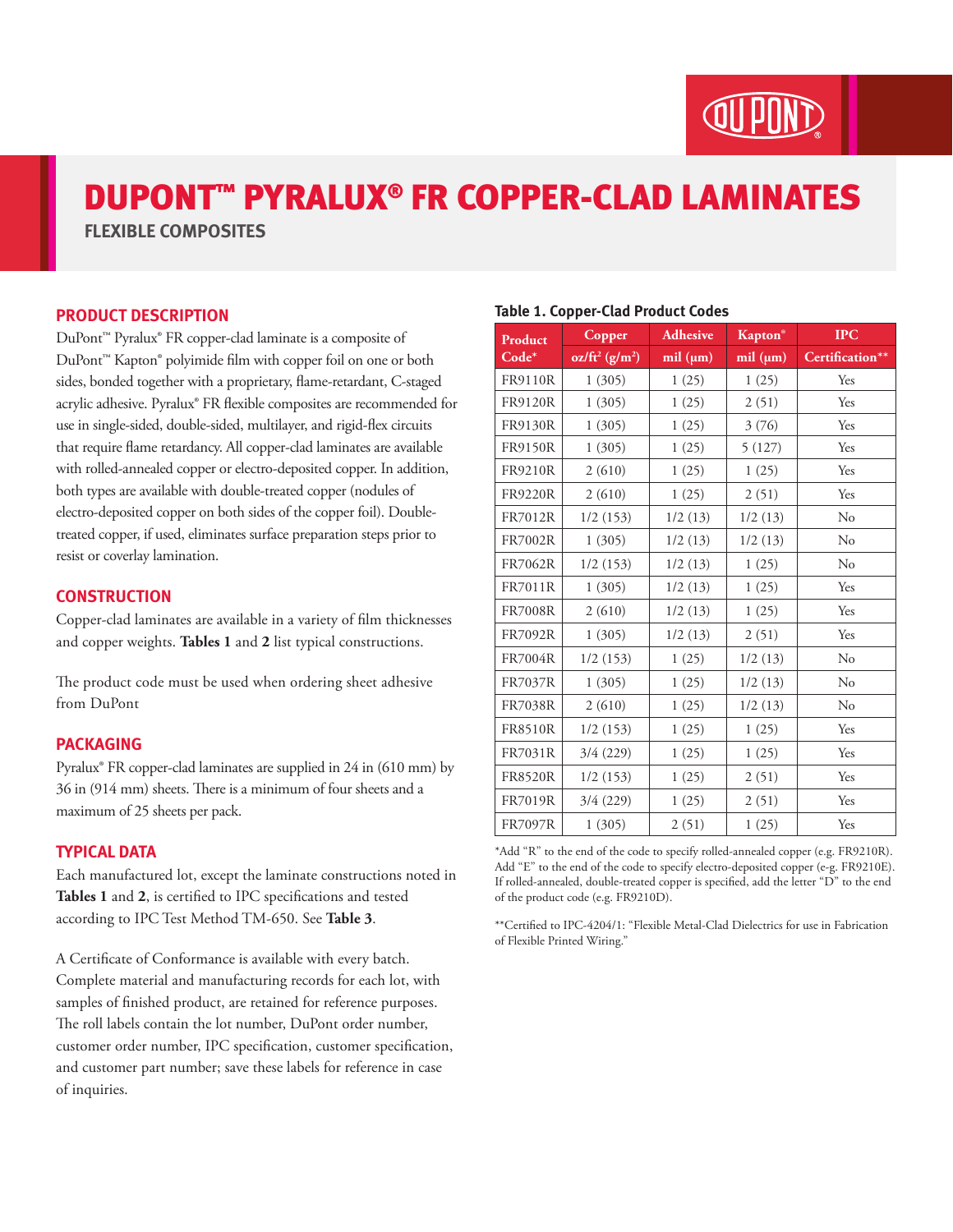## DUPONT™ PYRALUX® FR COPPER-CLAD LAMINATES

| Product        | Copper                        | <b>Adhesive</b> | <b>Kapton</b> <sup>®</sup> | <b>IPC</b>      |
|----------------|-------------------------------|-----------------|----------------------------|-----------------|
| $Code*$        | $oz/ft^2$ (g/m <sup>2</sup> ) | mil (µm)        | $mil$ ( $\mu$ m)           | Certification** |
| FR9111R        | 1(305)                        | 1(25)           | 1(25)                      | Yes             |
| FR9121R        | 1(305)                        | 1(25)           | 2(51)                      | Yes             |
| FR9131R        | 1(305)                        | 1(25)           | 3(76)                      | Yes             |
| FR9151R        | 1(305)                        | 1(25)           | 5(127)                     | Yes             |
| FR9212R        | 2(610)                        | 1(25)           | 1(25)                      | Yes             |
| FR9222R        | 2(610)                        | 1(25)           | 2(51)                      | Yes             |
| <b>FR7022R</b> | 1/2(153)                      | 1/2(13)         | 1/2(13)                    | No              |
| <b>FR7014R</b> | 1/2(153)                      | 1/2(13)         | 1(25)                      | $\rm No$        |
| <b>FR7010R</b> | 1(305)                        | 1/2(13)         | 1(25)                      | Yes             |
| FR7041R        | 2(610)                        | 1/2(13)         | 1(25)                      | Yes             |
| FR7091R        | 1/2(153)                      | 1/2(13)         | 2(51)                      | Yes             |
| <b>FR7093R</b> | 1(305)                        | 1/2(13)         | 2(51)                      | Yes             |
| <b>FR7058R</b> | 2(610)                        | 1/2(13)         | 2(51)                      | Yes             |
| <b>FR7003R</b> | 2(610)                        | 1/2(13)         | 3(76)                      | $\rm No$        |
| <b>FR7017R</b> | 1/2(153)                      | 1(25)           | 1/2(13)                    | $\rm No$        |
| FR7039R        | 1(305)                        | 1(25)           | 1/2(13)                    | N <sub>o</sub>  |
| <b>FR7040R</b> | 2(610)                        | 1(25)           | 1/2(13)                    | N <sub>o</sub>  |
| <b>FR8515R</b> | 1/2(153)                      | 1(25)           | 1(25)                      | Yes             |
| FR8525R        | 1/2(153)                      | 1(25)           | 2(51)                      | Yes             |
| <b>FR7090R</b> | 2(610)                        | 2(51)           | 2(51)                      | Yes             |
| FR7071R        | 1(305)                        | 1/2(13)         | 1/2(13)                    | Yes             |

#### **Table 2. Double-Sided Copper-Clad Product Codes**

\*Add "R" to the end of the code to specify rolled-annealed copper (e.g. FR9210R). Add "E" to the end of the code to specify electro-deposited copper (e-g. FR9210E). If rolled-annealed, double-treated copper is specified, add the letter "D" to the end of the product code (e.g. FR9210D).

\*\*Certified to IPC-4204/1: "Flexible Metal-Clad Dielectrics for use in Fabrication of Flexible Printed Wiring."

#### **Table 3. Pyralux® Copper-Clad Properties**

| $\frac{1}{2}$                                   |                               |                                 |  |  |  |  |
|-------------------------------------------------|-------------------------------|---------------------------------|--|--|--|--|
| Property                                        | <b>Typical Coverlay Value</b> | <b>Test Method</b>              |  |  |  |  |
| Flammability                                    | VTM-0                         | UL94                            |  |  |  |  |
| Meets UL746E Direct Support Requirements        | Yes                           | <b>UL746E</b>                   |  |  |  |  |
| UL Max Operating Temperature                    | 105 °C (221 °F)               | <b>UL 746F</b>                  |  |  |  |  |
| Peel Strength                                   |                               | IPC-TM-650, No. 2.4.9           |  |  |  |  |
| After lamination                                | $2.1$ N/mm $(12$ lb/in)       | Method B                        |  |  |  |  |
| After soldering                                 | $1.9$ N/mm $(11$ lb/in)       | Method D                        |  |  |  |  |
| Solder Float Resistance 10 sec at 288°C (550°F) | Pass                          | IPC-TM-650, No. 2.4.13 Method B |  |  |  |  |
| Thickness Tolerance                             | ±10%                          | IPC-TM-650, No. 4.6.2           |  |  |  |  |
| Dimensional Stability                           | $-0.10%$                      | IPC-TM-650, No. 2.2.4 Method B  |  |  |  |  |
|                                                 | $-0.10%$                      | IPC-TM-650, No. 2.2.4 Method C  |  |  |  |  |
| Dielectric Constance (at 1 MHz)                 | 3.5                           | IPC-TM-650, No. 2.5.5.3         |  |  |  |  |
| Dissipation Factor (at 1 MHz)                   | 0.02                          | IPC-TM-650, No. 2.5.5.3         |  |  |  |  |
| Dielectric Strength                             | 137 kV/mm (3500 V/mil)        | ASTM D-149                      |  |  |  |  |
| Insulation Resistance (at ambient)              | $106$ megohms                 | IPC-TM-650, No. 2.6.3.2         |  |  |  |  |
| Volume Resistivity (at ambient)                 | $109$ megohm-cm               | ASTM D-257                      |  |  |  |  |
| Surface Resistance (at ambient)                 | $107$ megohms                 | ASTM D-257                      |  |  |  |  |

The values in Table 3 represent a typical 1 oz. RA copper foil, 1 mil adhesive and 1 mil Kapton® construction.

#### **PROCESSING**

Laminating conditions for DuPont™ Pyralux® flexible composites are typically in the following ranges:

Pyralux® FR can be processed like Pyralux® LF. Refer to publication "Pyralux® Flexible Composites Technical Manual" for further processing details.

#### **STORAGE CONDITIONS AND WARRANTY**

Pyralux® FR flexible laminates should be stored in the original packaging at temperatures of 4–29°C (40–85°F) and below 70% humidity. The product should not be frozen and should be kept dry, clean and well-protected. Subject to compliance with the foregoing handling and storage recommendations, DuPont's warranties, as provided in the DuPont Standard Conditions of Sale, shall remain in effect for a period of two years following the date of shipment.